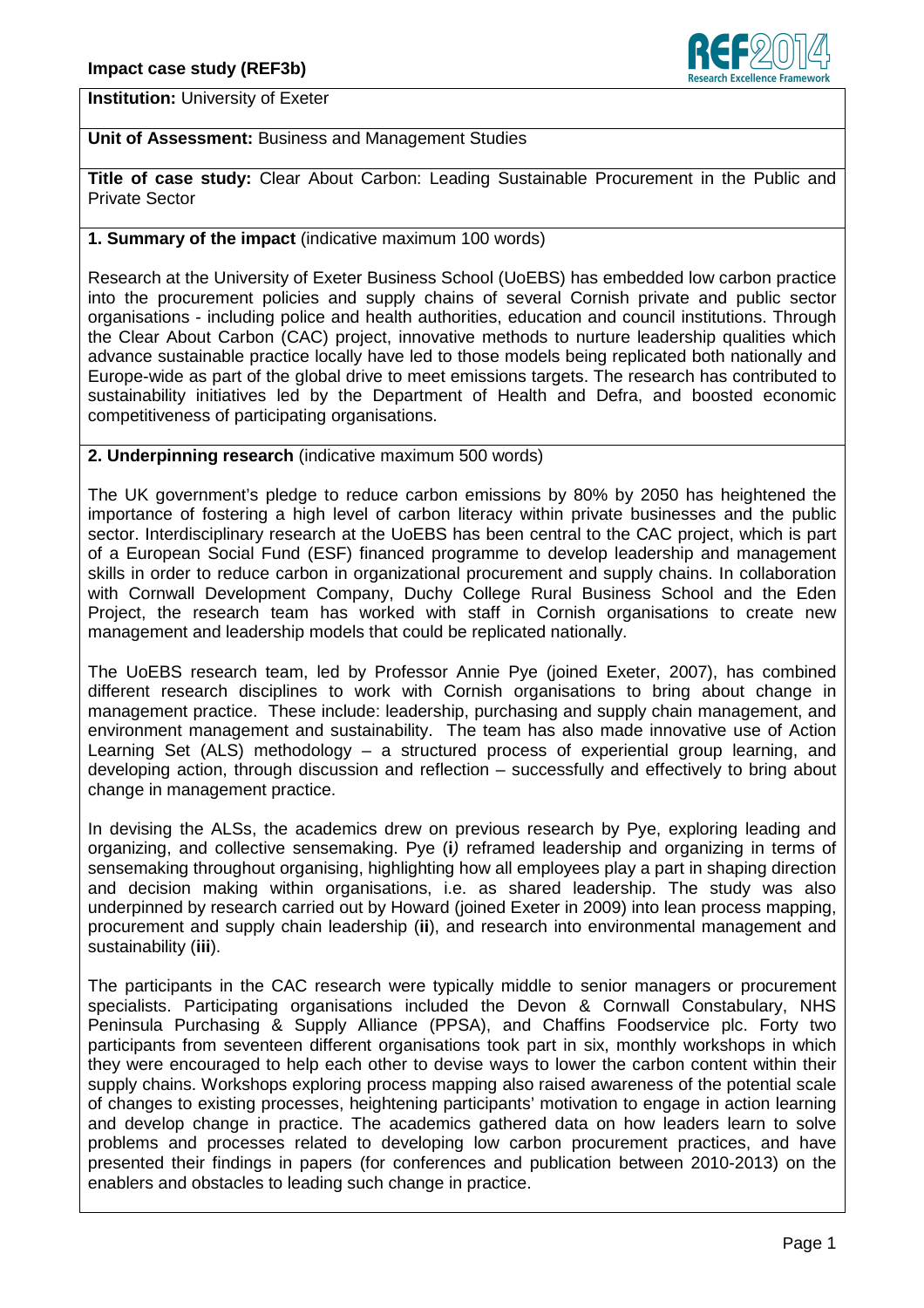

**3. References to the research** (indicative maximum of six references)

**Publications** (i), (ii) and (iii) describe the underpinning intellectual framework which has contributed to the theoretical basis on which this empirical study has been developed. Publications (iv), (v) and (vi) reflect the outputs from the ongoing work.

- i. Pye (2005) Leading and organizing: sensemaking in action. Leadership, 1(1): 35-50. (new journal). This paper has been recorded by the journal as the most downloaded paper from Leadership in 2012-2013.
- ii. Johnsen,T, Howard M and Miemczyk, J (2009) UK defence change and the impact on supply relationships, Supply Chain Management: An International Journal, 14(4): 270-279.
- iii. Correia (2010). The European Charter for Sustainable Tourism in Protected Areas: different perspectives and experiences. In Lopez, D. ed. Turismo y Gestion de Espacios Protegidos. Valencia: Tirant Editorial lo Blanch. pp. 149-166.
- iv. Correia, Howard, Hawkins, Pye and Lamming (2013): 'Low Carbon Procurement: An Emerging Agenda', Journal of Purchasing & Supply Management. 19: 58–64. (2\* in ABS).
- v. Hawkins, Pye, Correia and Howard (2011), 'Ethical Complexities in Low Carbon Leadership'. Peer reviewed paper presented to the International Studying Leadership Conference 2012, Bristol.
- vi. Howard, Correia, Hawkins, and Pye (2012), 'Clear About Carbon? Using Lean in Low Carbon Supply Chain Implementation'. Peer reviewed paper presented to British Academy of Management Annual Conference, Cardiff.

### **Research Grants (in ascending chronological order)**

(a) Prof Annie Pye: European Social Fund 'Clear About Carbon '.Project Value: £799,581. April 2009 – March 2012. Also granted a 12 month extension award Project Value: £189,484 . April 2012 – March 2013.

## **4. Details of the impact** (indicative maximum 750 words)

In a climate of budget cuts, sustainability policies and practices often slip down organisational priority lists. However, research at the UoEBS has resulted in several public and private organisations in Cornwall implementing low carbon procurement practices, some of which are being used as exemplars elsewhere within the UK and also Europe.

Collaboration between the UoEBS and Cornwall Development Company (**a** and **5**) shaped the development of a free carbon literacy e-learning resource for private and public sector employees (http://sd.defra.gov.uk/advice/public/nsppp/carbon-learning/). Supported by the Department of Health, it was launched by the Defra-led National Sustainable Public Procurement Programme in September 2011 and has currently processed over 580 e-learners, including participants from several UK county councils (e.g. Blackburn) and from as far afield as Australia, South Africa and India.

The UoEBS's research (**iv, v, vi**) shaped part of a new national NHS carbon reduction strategy - Procuring for Carbon Reduction (P4CR) - which seeks to reduce the organisation's carbon footprint, of which 60% comes from procurement. Academics used workshops to help senior managers from the NHS-PPSA (**1**) (which manages £700m of expenditure for 17 NHS trusts) to embed low carbon criteria into its procurement strategy. Several PPSA cases studies were included in DEFRA's carbon literacy e-learning resource, which was incorporated into the P4CR. With advice and discussion with the UoEBS, the PPSA developed a Benefits Tracker Tool that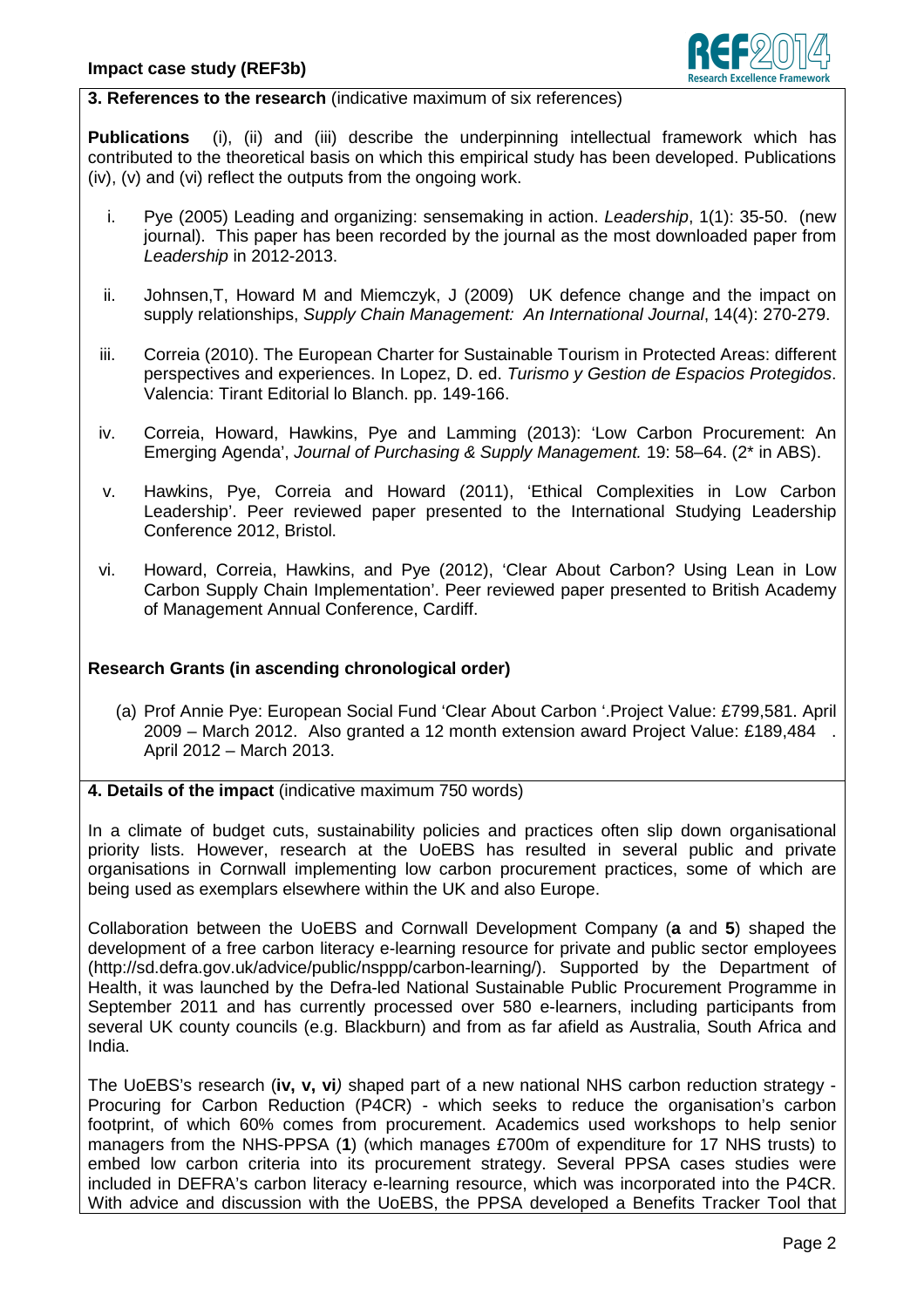

compares cash savings, carbon savings and time savings for public contracts. Since April 2012, the tool has been used to calculate financial and carbon savings in all PPSA procurement contracts.

Via a programme of ALSs, the UoEBS has helped prioritise sustainability at Devon & Cornwall Constabulary, despite the force losing over 1200 staff in 2011/12. The Constabulary confirmed that the research project has enabled them to implement changes far quicker than if working independently. For example: most stations in the region now employ a sustainability champion to oversee low carbon processes; an award scheme for best practice was launched at the Force Sustainability Day (March 2012) and highlighted other notable achievements, including the reduction of heating across the Force's estate by two degrees, saving £150,000 annually; introduction of solar heating panels at sites, and contracts for scrap metal recycling; development of a sustainability checklist for each station (set to be rolled out nationally): and car sharing to reduce their fleet by 20%. This was featured in the official UK police magazine Billboard, raising awareness nationally. The ALSs also facilitated change in the Constabulary's catering procurement policy, resulting in a local, organic food company winning a tender to supply catering services to the regional headquarters. The Constabulary's Estates Procurement Manager (**2**) stated that the ALS have helped him to draw up a new green building policy and embed low carbon criteria in procurement, as well as clarifying the areas of his work where change is necessary. As a consequence of these actions, Devon and Cornwall Police recently received the "Most Sustainable Public Sector Organisation in Emergency Services" award and credited CAC as being a significant partner in this achievement.

Cornwall College Group (CCG) (**3**) drew on the ALSs to overhaul its procurement system, combining the separate processes for each of its six campuses into one more efficient policy. The college's senior management purchased a new e-procurement system in 2012, with the cost of the system expected to be recouped several times over through long-term savings. The IT department of the College made significant savings through decreasing the number of servers used (leading to a reduction in energy costs from £62K to £4K), reducing the size of its computer fleet by 10% (with an associated energy saving of £13.5K) and through changing its equipment replacement policy (making savings of £9K per year). A change in the College's print management process resulted in:

- a 60% reduction in the number of devices
- an increase of duplex printing from 5% to 67%, saving £40K and 4m sheet of paper
- a reduction of colour printing from 25% to 8%
- waste reduction through deletion of non-collected print jobs, saving £70K and 2m sheets of paper
- an estimated energy saving of £20K per annum
- a change in staff travel policy, to encourage inter-campus travel by bus or train

As a result of the ALS, Eden Project (**4**) restructured its procurement processes to better reflect the sustainable ethos of the organisation - the Sustainable Buying Policy subsequently established within this department is intended to be rolled out throughout Eden.

The UoEBS's research has improved the ability of Cornish SMEs to respond to the low carbon agenda, particularly in securing contracts with public purchasers. The ALS methodology was adapted into one-day 'Carbon Leadership' roundtable programme in 2011 for senior managers from ten SMEs in Cornwall. The first West Cornwall Food Manufacture Low Carbon Roundtable, jointly organised with CCG, continues to sit with regional businesses to discuss current sustainability issues. The business support manager of Chaffins Foodservice has embedded sustainable processes into the company's operations and described the workshops as the "...best two hours of my working life".

UoEBS academics have actively disseminated research outcomes to practitioners. They organised seminars for the South West branch of the Chartered Institute of Purchasing & Supply (CIPS), the Institute of Directors and the Carbon Matters conference for Cornish businesses in 2011. In